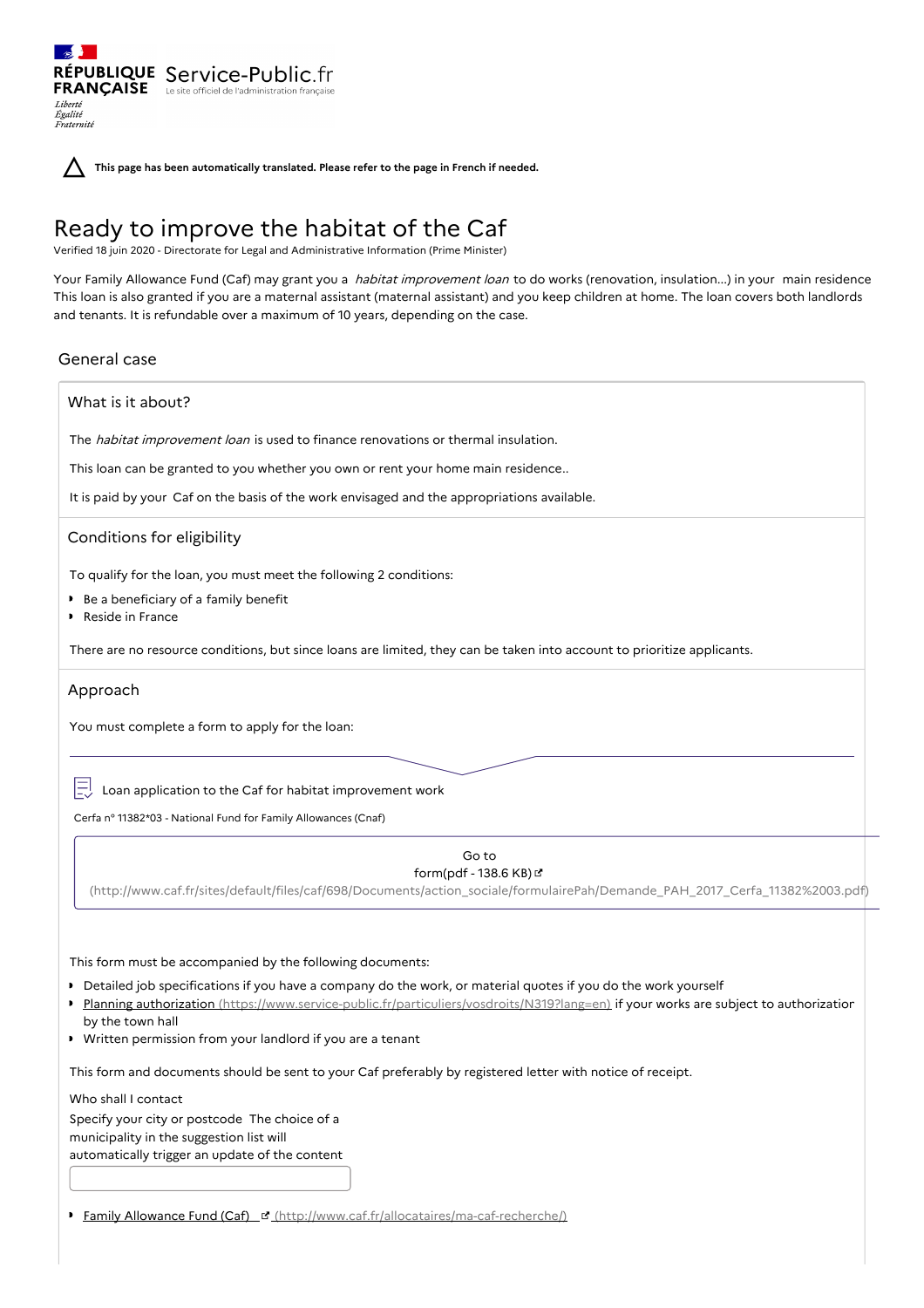# Amount

The loan may be up to 80 % of the amount of planned expenditure, within the limit of  $\epsilon$ 1,067.14..

# Payment

1<sup>re</sup> half of the loan is paid upon signature of the loan contract upon presentation of a quote.

2nest half of the loan shall be paid within one month of completion of the work on presentation of the invoices.

# Refund

The loan is repayable over 3 years maximum.

Reimbursement of the loan is required from 6 second the month following its allocation.

Each monthly payment is increased (increased) by 1% for interest on loans.

# Maternal assistant (maternal assistant)

# What is it about?

The habitat improvement loan is used to finance renovations or thermal insulation to improve the home, health or safety of the children you keep in your home.

This loan can be granted to you whether you own or rent your home main residence..

It is paid by your Caf on the basis of the work envisaged and the appropriations available.

FYI: the loan may also be intended to facilitate **obtaining, renewing or extending your license (https://www.service**[public.fr/particuliers/vosdroits/F798?lang=en\)..](https://www.service-public.fr/particuliers/vosdroits/F798?lang=en)

# Conditions for eligibility

To qualify for the loan, you must reside in France.

There are no resource conditions, but since loans are limited, they can be taken into account to prioritize applicants.

**Please note :** you do not need to be a recipient of the Caf.

# Approach

You must submit your application on free paper with the following documents:

- Detailed job specifications if you have a company do the work, or material quotes if you do the work yourself
- Planning authorization [\(https://www.service-public.fr/particuliers/vosdroits/N319?lang=en\)](https://www.service-public.fr/particuliers/vosdroits/N319?lang=en) if your works are subject to authorization by the town hall
- Written permission from your landlord if you are a tenant

Your mail and documents should be sent to your Caf preferably by registered mail with notice of receipt.

#### Who shall I contact

Specify your city or postcode The choice of a municipality in the suggestion list will automatically trigger an update of the content

• Family Allowance Fund (Caf) **¤** [\(http://www.caf.fr/allocataires/ma-caf-recherche/\)](http://www.caf.fr/allocataires/ma-caf-recherche/)

## Amount

The loan may be up to 80 % of the amount of planned expenditure, within the limit of €10,000..

Payment